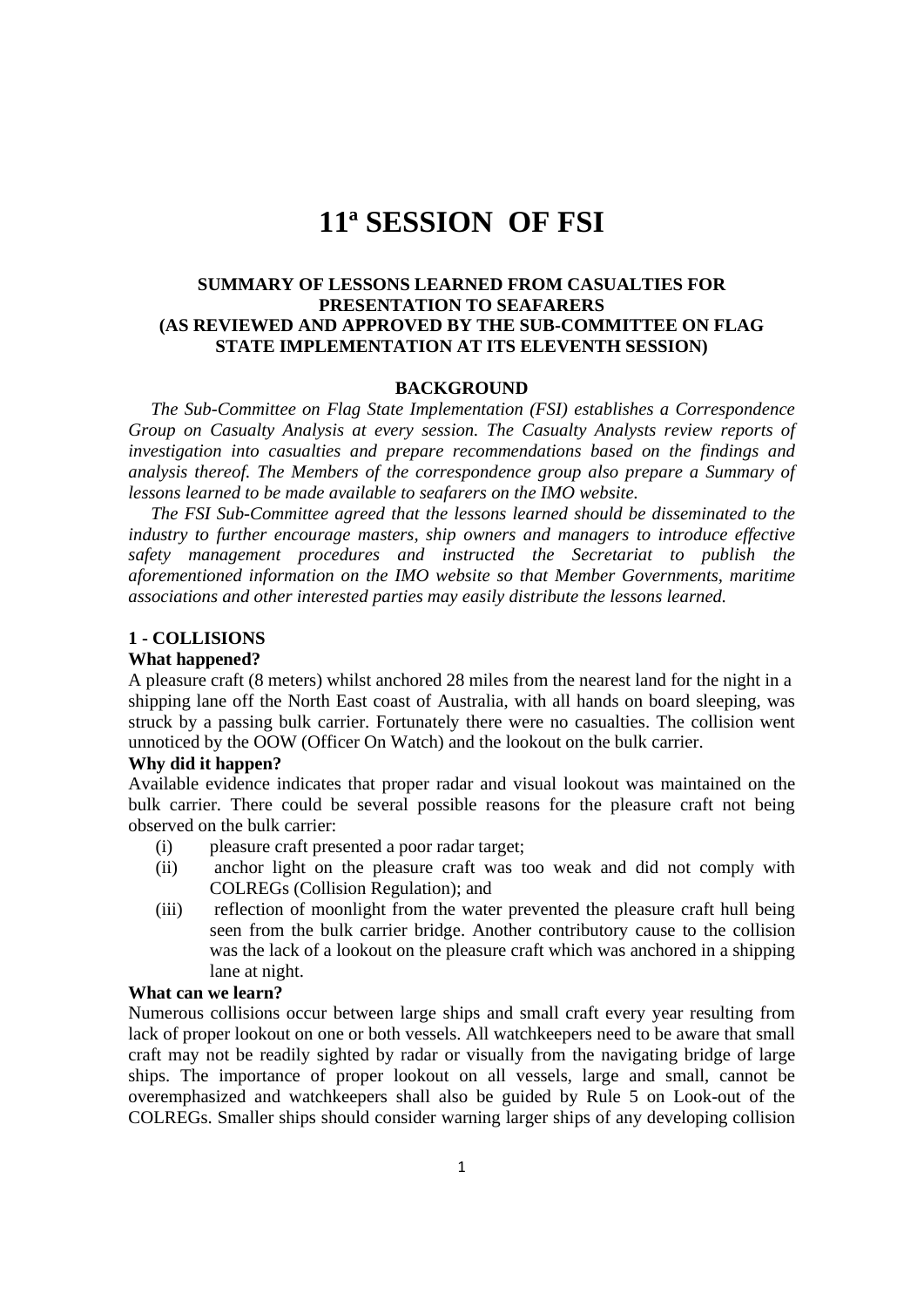risk by using all available means including light signals, sound signals and radio communication. Larger ships must remember that provision of proper radar lookout does not obviate the need for effective visual lookout and vessels with operational radar shall be guided by Rule 6 (b) of the COLREGs. All ships including small craft, shall avoid anchoring in a known shipping lane.

## **What happened?**

Sudden steering system failure of an oil tanker led to collision with a passing bulk carrier in the Baltic Sea. The collision resulted in serious damage to both vessels and spillage of 2,700 tonnes of fuel oil from the tanker.

## **Why did it happen?**

The cause of the sudden steering failure could not be established. Small passing distance (0.5 miles) between the two vessels precluded effective avoidance action being taken on both vessels. Both vessels unnecessarily restricted their passing distance by choosing the deepwater route although their relatively shallow draft permitted them to use the recommended directions of traffic flow outside the deepwater route.

#### **What can we learn?**

Vessels should avoid using deepwater routes when their draft permits them to use a traffic separation scheme. OOW should remain at heightened alert when passing another vessel at close range and should be vigilant for equipment failure and unexpected response from own or other vessel including interaction between vessels passing each other at close distances.

## **What happened?**

A passenger cruise ship collided with a container ship in a crossing situation in the Dover Straits.

Both ships sustained serious damage including a very serious fire on the container ship.

#### **Why did it happen?**

The attention of the passenger ship's OOW was diverted by other tasks in a heavy traffic situation. The container ship reduced its available options for avoiding action by overtaking another vessel from the port side just when a close quarters situation was developing with the passenger ship. The collision could have been averted if one or both vessels had reduced speed in good time.

## **What can we learn?**

In heavy traffic situations, doubling of the watch should be considered if there is a possibility of the OOW being distracted by other tasks such as need for radio communication for reporting ship's position.

Vessels shall follow Rule 13 of the COLREGs when overtaking any other vessel. In addition, when overtaking another vessel, careful consideration should be given to the side on which to overtake. Factors to be taken into account should include available sea room and possible need to take avoiding action in respect of other vessels in the vicinity.

The OOW should not hesitate in reducing speed to avert collision if circumstances so require and should also be guided by Rule 8 (e) of the COLREGs.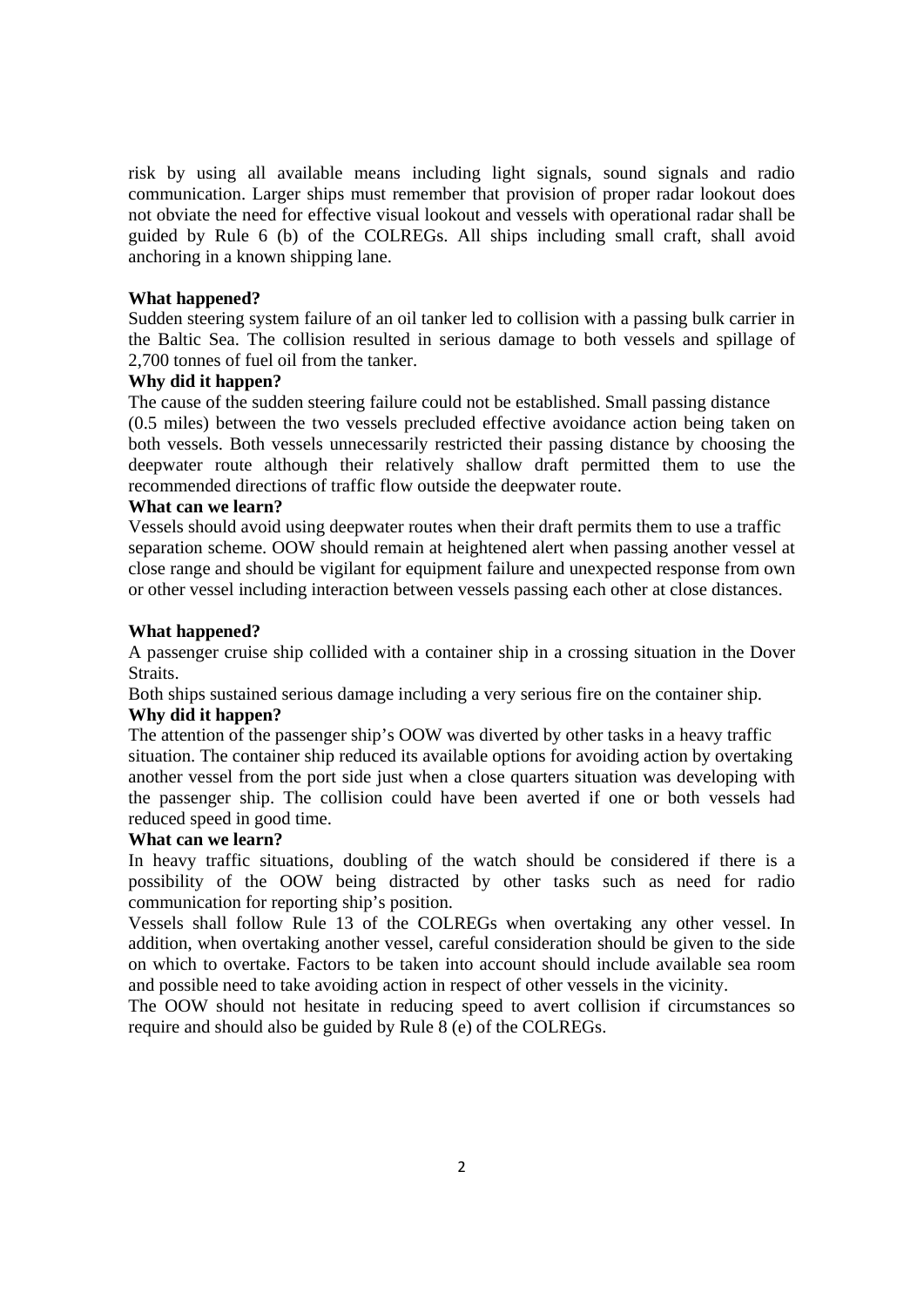# **2 - POLLUTION**

# **What happened?**

A tankship was properly secured to a monobuoy during cargo discharge operations. At some time during these operations, the chain stopper opened and the chafing chain was released. The ship was then moored only by a pickup rope that parted shortly thereafter. As the vessel drifted from the monobuoy, the rail hoses parted and approximately 12 tons of oil spilled into the sea.

# **Why did it happen?**

The bridge monitor that was used to control the cargo operation used the same function keys to control different operations. The screen colour was different for each operation; however, the function keys and their sequence were not unique to a given operation. It is believed that one of the officers performing cargo operations unintentionally opened the chain stopper and released the chafing chain while attempting to secure a forward hydraulic pump. The function key sequence was the same for each operation and only the screen colour provided an indication as to which operation was being performed.

## **What can we learn?**

Ergonomics, in the form of operator- machine interface, can be a critical element in shipboard safety.

Ship's crew should display warning signs where there is a possibility of confusion in the operator- machine interface.

# **3 - FIRE**

## **What happened?**

A cargo of medium-density fibreboards (MDF) caught fire during loading.

## **Why did it happen?**

The fire was probably started by a discarded lit cigarette end.

## **What can we learn?**

Strictly adhere to the prohibition of smoking. Smoke only in designated areas where it is safe to do so and fully extinguish cigarette ends.

# **4 - EXPLOSION**

# **What happened?**

An explosion occurred during tank cleaning operations resulting in severe injuries and the death of two people.

# **Why did it happen?**

Sparks from grind ing work on the tanker's catwalk caused the ignition through an open tank cleaning hatch.

## **What can we learn?**

Always follow strictly the safety procedures and adhere to safe working practices.

Cutting and other hot works should not be conducted while tank cleaning, gas- freeing and other tank operation where flammable gas and vapour may come out from the tanks.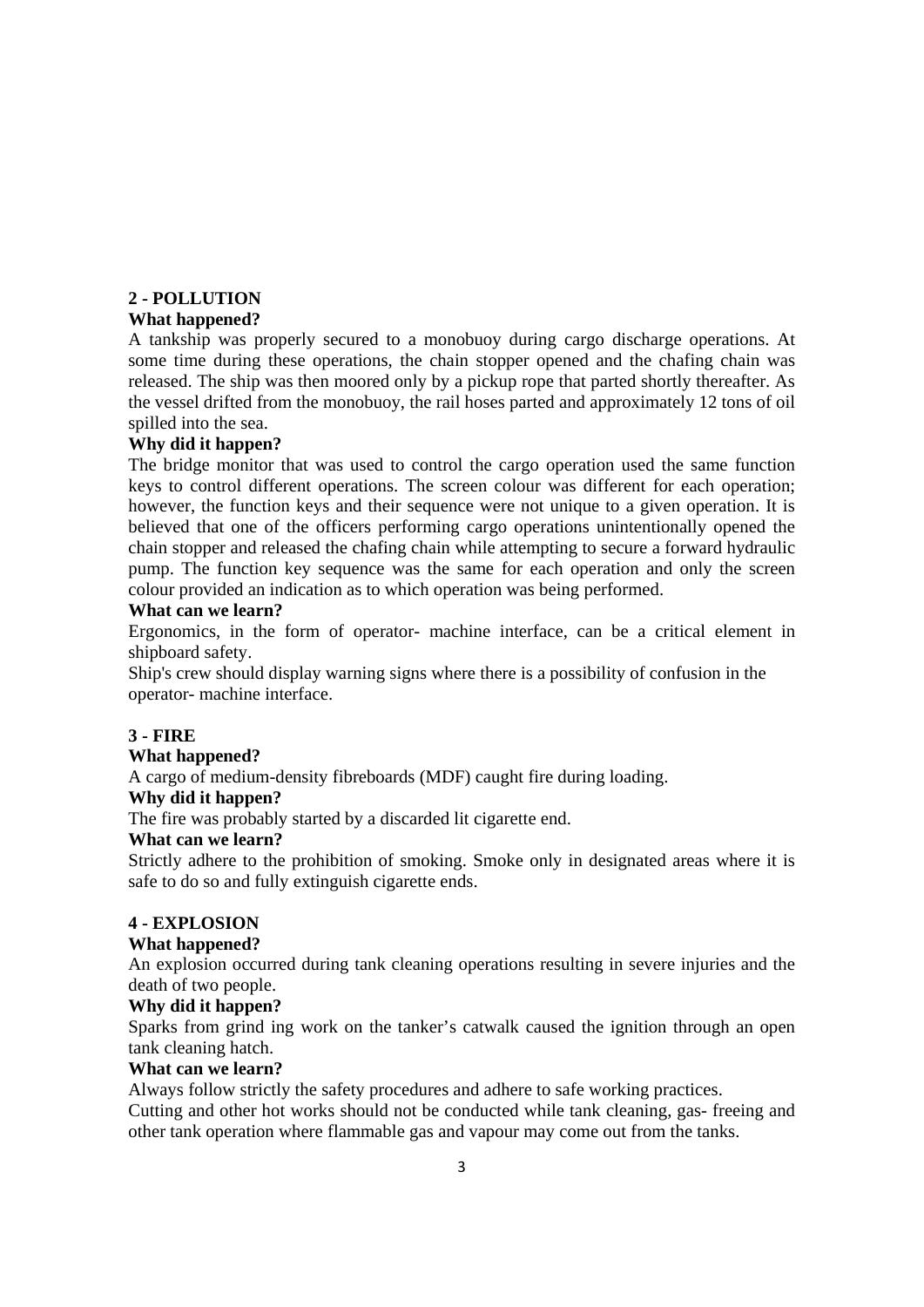#### **What happened?**

An economizer (waste heat boiler) on a passenger ship ruptured during sea trials after a repair period. Two people died from steam burns and three others were injured as a result of the failure.

#### **Why did it happen?**

The shipboard economizers were not to be used, or be pressurized, during the sea trials. The necessary steam was to be provided by a temporarily installed oil fired boiler. The engineers decided not to drain the water from the economizers. Instead, they intended to vent them by using the hand easing gear to lift the economizer safety valves from their seats. They did not realize that the safety valves on the port economizer had corroded in the closed position and that they were not venting the economizer despite the position of the indicators on the hand easing gear. When sufficient pressure developed, the port economizer ruptured in way of a circumferential welded joint.

#### **What can we learn?**

The pre-occupation of the engineering staff with the shipboard repairs and sea trials may have prevented them from thoroughly considering the consequences of not draining the economizers.

The work underway may also have interfered with the engine room staff making appropriate engine room rounds to verify that the economizer was actually being vented.

The investigation into the casualty also revealed inadequacies in the Safety Management System (SMS). The SMS did not contain adequate procedures to ensure the maintenance and safe operation of the steam generating plant. Adequate risk assessment of boiler safety devices, alarms, means of control and indication; and strict adherence to sea trials procedures may have prevented this accident.

#### **5 - FLOODING**

#### **What happened?**

A bulk carrier was on a ballast passage and conducting ballast exchange operations when a large gate valve in the engine room on the ballast/bilge system failed, causing severe flooding. Further flooding occurred when the crew attempted to de-ballast and trim the ship until eventually the flooding in the engine room was over 8 metres deep. Having lost all propulsion and electrical power, the vessel had to be taken in tow as a salvage operation.

# **Why did it happen?**

The valve failed due to high pressure in the system or sudden, shock pressure loading. This was possibly caused by other, hydraulically operated, valves in the ballast system closing too fast, as their actuators were out of adjustment. Also it may have been exacerbated by the practice, used during surveys, of pressurising ballast tanks to show that they were full. Further flooding, during attempts to de-ballast, was caused by insufficient knowledge of the ballast system on the part of the crew and the fact that no ballasting procedures had been developed for the ship. It was made worse by a lack of communication between bridge and engine room personnel during the crisis.

## **What can we learn?**

Ship's staff must have a thorough knowledge of the vessel's piping systems. Drawings of these systems must be correct and readily available on board. The principles of Bridge Resource Management, such as consultation and cross-checking, are equally applicable to engine room operations, particularly during an emergency.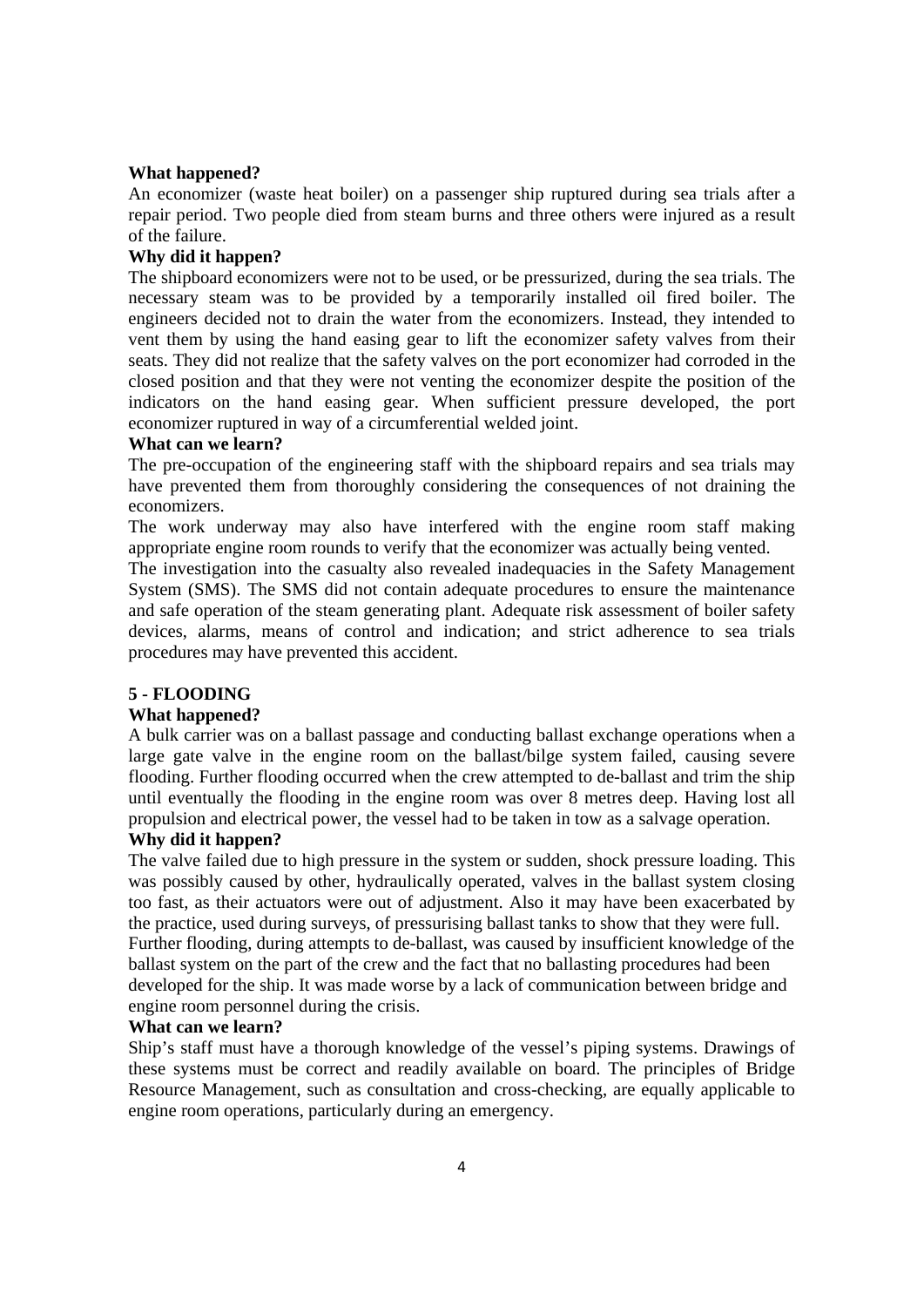The ship must have established procedures (as required by the ISM Code) for safely conducting routing operations such as exchanging ballast. These must be known and followed.

## **What happened?**

A fully laden bulk carrier in heavy seas lost steerage due to flooding of the steering gear flat by sea water. The propeller pitch had to be set to zero and the ship drifted for more than 7 hours while attempts were made to control the flooding and restore steering. While not making way, the vessel rolled heavily in starboard beam-on seas and green water was taken over the main deck and hatch covers. As a result of the seas and rolling, the fuel oil service tanks took on sea water and the vessel assumed a port list due to shifting cargo.

#### **Why did it happen?**

The dogging devices for the hatch cover to the aft rope locker had not been properly maintained.

Sea water entered through the non-tight rope locker hatch cover sealing surface and flooded the rope locker. The bulkhead separating the rope locker from the steering gear compartment was not watertight and progressive flooding of the steering gear flat occurred. Steering was lost when the steering gear motors became submerged in sea water. The fuel oil service tanks took on sea water due to poorly maintained tank breathers.

# **What can we learn?**

The installation of bilge water alarms may have given an early warning that water was accumulating in the steering gear compartment.

The condition of the aft rope locker hatch securing devices and fuel oil tank breathers should have been checked during a recently conducted load line survey. Shipboard personnel should not rely solely upon these surveys to ensure adequate watertight and weathertight integrity of the vessel.

## **6 - CAPSIZE**

## **What happened?**

A small general cargo vessel was loaded with a bulk cargo of 6,000 tonnes of pyrite concentrate.

Soon after leaving the port, the cargo liquefied, forming a free surface and causing a severe list and loll. The crew made several attempts to correct the list by ballasting without success, with the vessel taking a severe list first to one side then the other. Eventually it capsized and sank.

All the crew, however, were rescued.

## **Why did it happen?**

The moisture content of the cargo was excessive. The cargo had been rained upon while on the wharf before it was loaded. No moisture tests were carried out before loading and no information regarding the characteristics of the cargo had been provided to the ship owner or the Master.

Once agitated by the motion of the ship, the cargo underwent liquefaction. By ballasting incorrectly to correct the list, the ship's staff made the problem worse, until the vessel eventually capsized.

# **What can we learn?**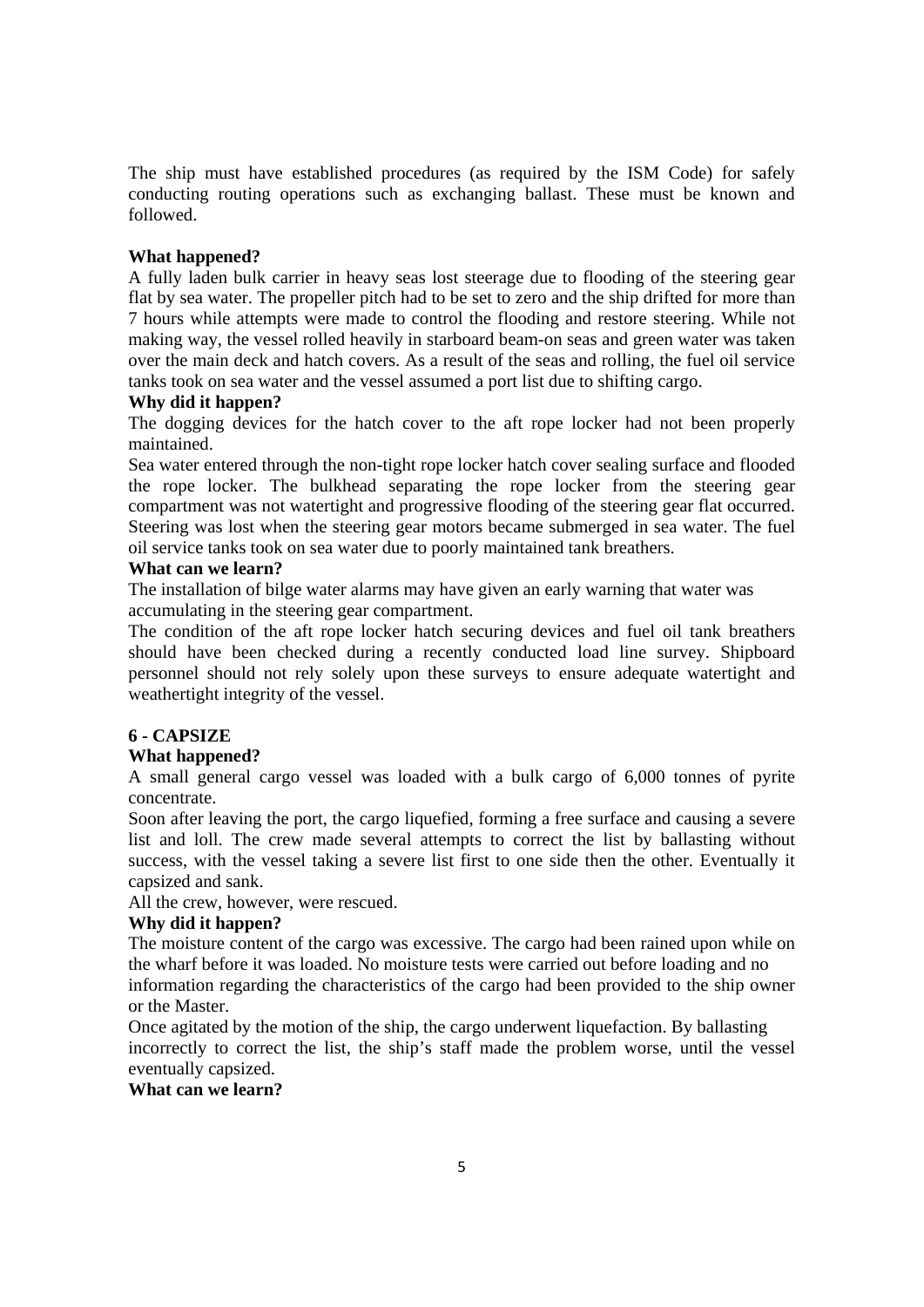All relevant information on the characteristics of the cargo being carried, including the TML (Transportable Moisture Limit), must be provided to the ship owner, Master and officers who must all make themselves familiar with this information.

When transporting cargoes subject to liquefaction, the moisture content of the cargo must be measured as close as possible to the time of loading.

The cargo must be inspected before loading.

Ship's officers should have a thorough knowledge of stability, particularly the difference between a static list and a loll caused by free surface and the appropriate ballasting measures to adopt.

Do not correct a list due to free surface (a loll) by ballasting the 'high' side.

## **7 - GROUNDINGS**

## **What happened?**

While proceeding towards the open sea under the conduct of a pilot, the vessel experienced an engine problem, which required the engine to be operated at a reduced speed. While attempting to turn the vessel around to proceed to anchorage, it struck bottom on a shoal of an island. The bottom shell plating forward sustained extensive damage.

#### **Why did it happen?**

Time was wasted by the bridge team in trying to understand the situation, and the pilot misunderstood the Master's description of the engine problem, leading to a delay in deciding to return to a safe anchorage. The vessel made the turn to the anchorage too late with insufficient sea room.

The bridge team did not appreciate the vessel's deep draft manoeuvring characteristics, which were limited when fully loaded at reduced power.

## **What can we learn?**

Good communication is essential in the Master/Pilot relationship, especially as the pilot may be unfamiliar with the vessel, and the Master unfamiliar with the passage. Reference should be made to resolution A.485(XII), annex 2, as amended.

It is important for the bridge team to appreciate the vessel's manoeuvring characteristics according to the vessel's condition and speed.

The Master should always prepare to take sufficient measures against unforeseen danger such as an engine problem during navigation.

#### **What happened?**

While deviating from the intended passage plan to avoid sea ice and to seek more sheltered waters in heavy weather, the watch officer failed to properly adjust the ships course to allow for set and drift near shoal waters. Subsequently, the vessel contacted a charted shoal, which rendered the vessel's steering gear inoperative. The vessel required tug assistance to make port.

#### **Why did it happen?**

The navigation watch officer's over reliance on the Global Positioning Satellite navigation system and failure to utilize all means of navigation.

The failure of the navigation watch officer to promptly notify the master of the developing dangerous situation.

The failure of the navigation watch officer to adequately plot the vessel's position, monitor its progress, and make allowances for set/drift on the chart used.

## **What can we learn?**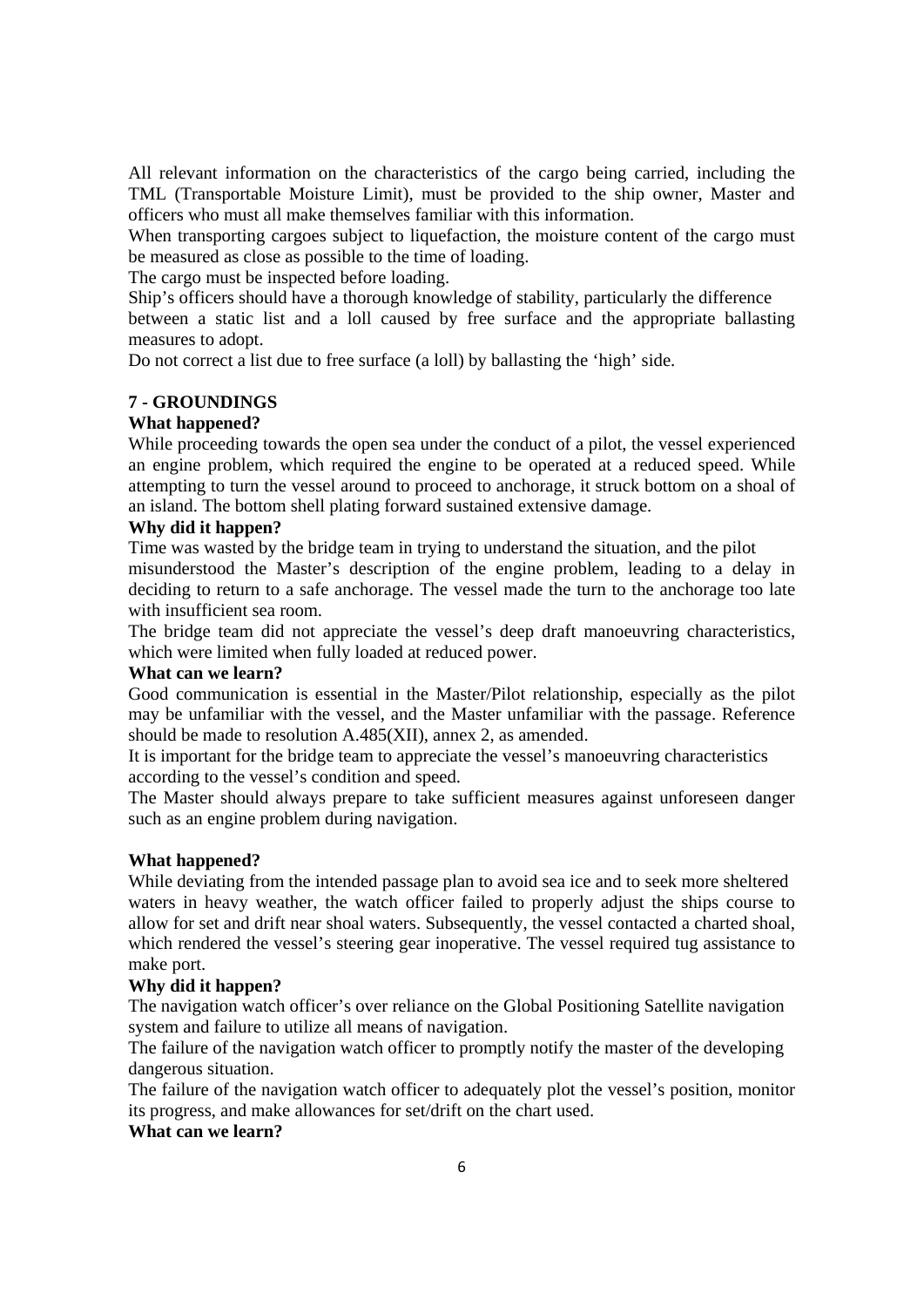The importance and value of a voyage plan and the need to update the plan accordingly when deviations and adjustments are made. Reference should be made to regulation 34 of SOLAS chapter V.

The value of monitoring and recording a ship's progress by frequently charting positions and projecting a dead reckoning track line including comparison of positions plotted and positions obtained by a Global Positioning Satellite navigation system should be recognized and encouraged.

The need for ship's officers to immediately call the ship's Master if in any doubt or as soon as a dangerous situation is first recognized.

#### **What happened?**

While operating along the inner route of the Great Barrier Reef on the West coast of Australia, the navigation watch officer was distracted from his duties, missed a planned course change way-point, and the vessel ran hard aground on a charted reef at approximately 20 knots.

Extensive damage was done to the ship's bottom and the reef.

## **Why did it happen?**

The navigation watch officer was distracted from his duties by the presence of his wife on the bridge and by making personal telephone calls.

The navigation watch officer's routine delegation of navigational duties to the able bodied seaman on watch, including position fixing and plotting.

Failure of the able bodied seaman to notify the navigation watch officer of the vessel's position, the course change and proximity to danger.

The navigation watch officer and his wife isolated themselves on the starboard bridge wing due in part to the noise of the able bodied seaman vacuuming the bridge.

#### **What can we learn?**

The dangers of allowing non-watch standers to be present on the bridge particularly when a vessel is operating in confined waters.

The importance of good bridge resource management, teamwork and communications. Watchkeepers should not be distracted by activities not related to their primary task of watch-keeping (e.g. vacuum cleaning).

# **8 - LIFEBOAT ACCIDENTS**

#### **What happened?**

A lifeboat with four people on board was being lowered into the water when the stern onload release hook released inadvertently. Three of the four were killed and the fourth injured.

#### **Why did it happen?**

The exact reason why the hooks released was not determined. It was thought that the hook locking mechanism may not have been located in the reset position when it was last lifted out of the water. This, combined with jerking of the lifeboat as the davit landed on its stoppers, resulted in the hook releasing the lifeboat.

### **What can we learn?**

Seamen need to be constantly vigilant to ensure that they are aware of the complications of on-load release hook mechanisms.

Some on-load release mechanisms may release inadvertently when the load is off the hook, a condition difficult to detect during launch and recovery routines.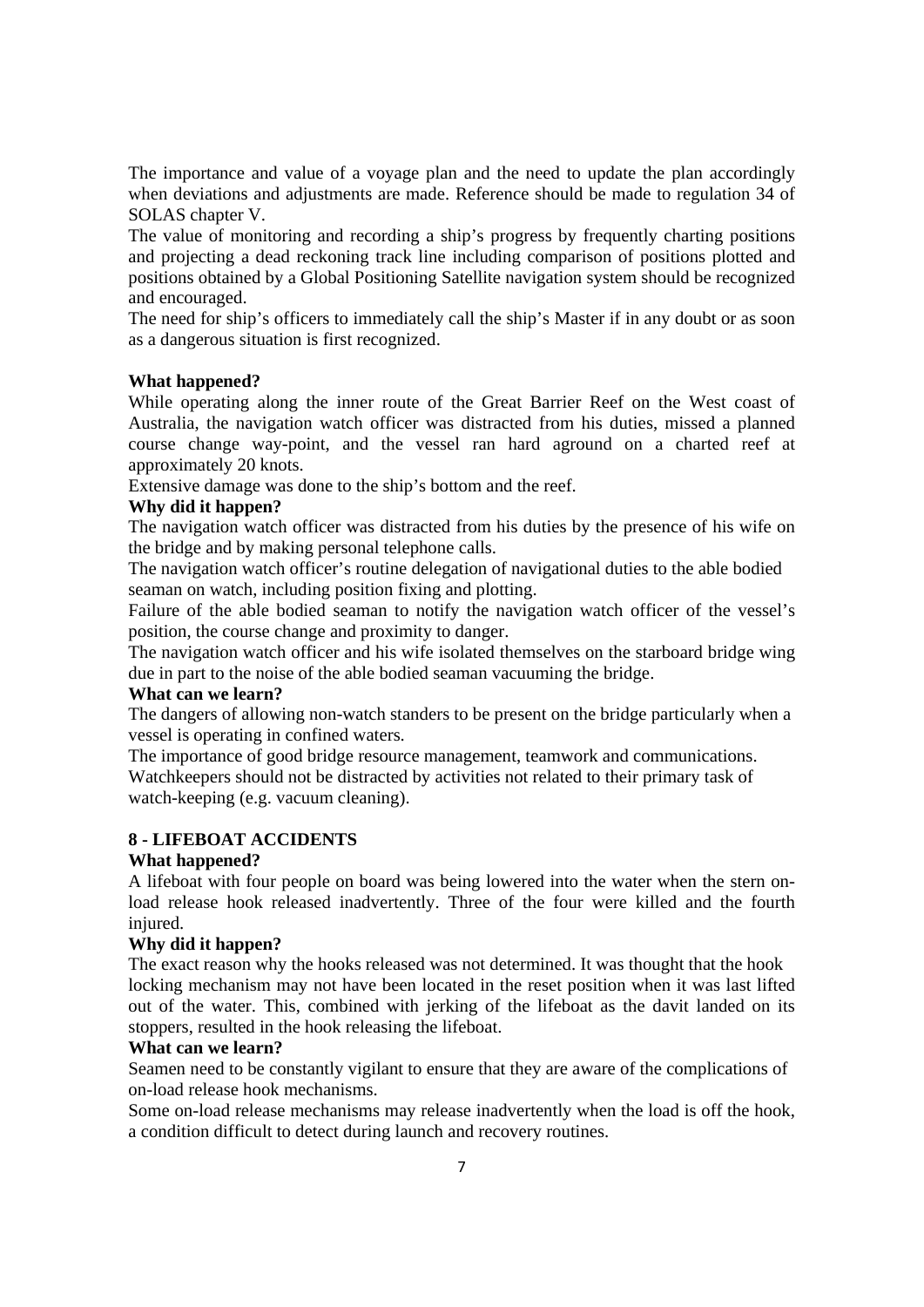The hooks need to be checked thoroughly to ensure that they are properly secured and that the release and interlock systems work effectively.

## **What happened?**

A lifeboat that was lowered to the embarkation deck of a ship fell into the water while a three person team was performing maintenance. Two of the three team members were injured and treated at a hospital.

## **Why did it happen?**

The lifeboat was supposed to be suspended by the hang-off pendants while the suspension hooks were disengaged for servicing. The person in charge of the maintenance procedure had inadvertently rigged the recovery pendants rather than the hang-off pendants, and the lifeboat fell into the water when the suspension hooks were released.

#### **What can we learn?**

Even personnel that are fully trained and qualified to perform a specific procedure can make errors or omissions that result in a serious casualty.

The casualty would have been prevented if the design of the recovery pendants precluded them being mistaken for, and rigged as, the hang-off pendants.

The error may have been detected if the person in charge of the maintenance had briefed the other maintenance team personnel on the exact procedures. Asking a team member to confirm completion of each step during the procedure would have reduced the risk of an accident.

The casualty may not have occurred if the lifesaving equipment maintenance manual contained detailed procedures for supporting the lifeboat from the hang-off pendants.

# **9 - ACCIDENTS TO SEAFARERS**

#### **What happened?**

While closing the hatch covers on a small bulk carrier after hold cleaning, an officer climbed onto a partially-closed hatch cover to unshackle and move the wire leading from the winch. He slipped and fell into the hold and was killed.

#### **Why did it happen?**

The ship's crew had been using an incorrect procedure for closing the hatches for a long time.

The correct procedure did not require the position of the wire and shackle to be moved during the operation, however it was not written into the vessels' documentation. The decks and hatch covers were wet, oily and slippery and the officer placed himself in a dangerous position by climbing onto, and working at the very edge of, the partially-opened cover. He was wearing neither a safety harness nor a helmet. The vessel did not have any written procedure for opening and closing of hatches. In the absence of any written procedures, the ship's crew were using a procedure which was dangerous. Furthermore the decks and hatch covers were wet, oily and slippery. This placed the officer in a dangerous situation which was further made worse as he was not wearing a safety harness or a helmet.

## **What can we learn?**

Vessels must have written procedures (as required by the ISM Code) for safely carrying out routine procedures. Ship's crews must be familiar with these procedures and follow them. Seafarers should not take risks thereby placing themselves, even briefly, in a dangerous position.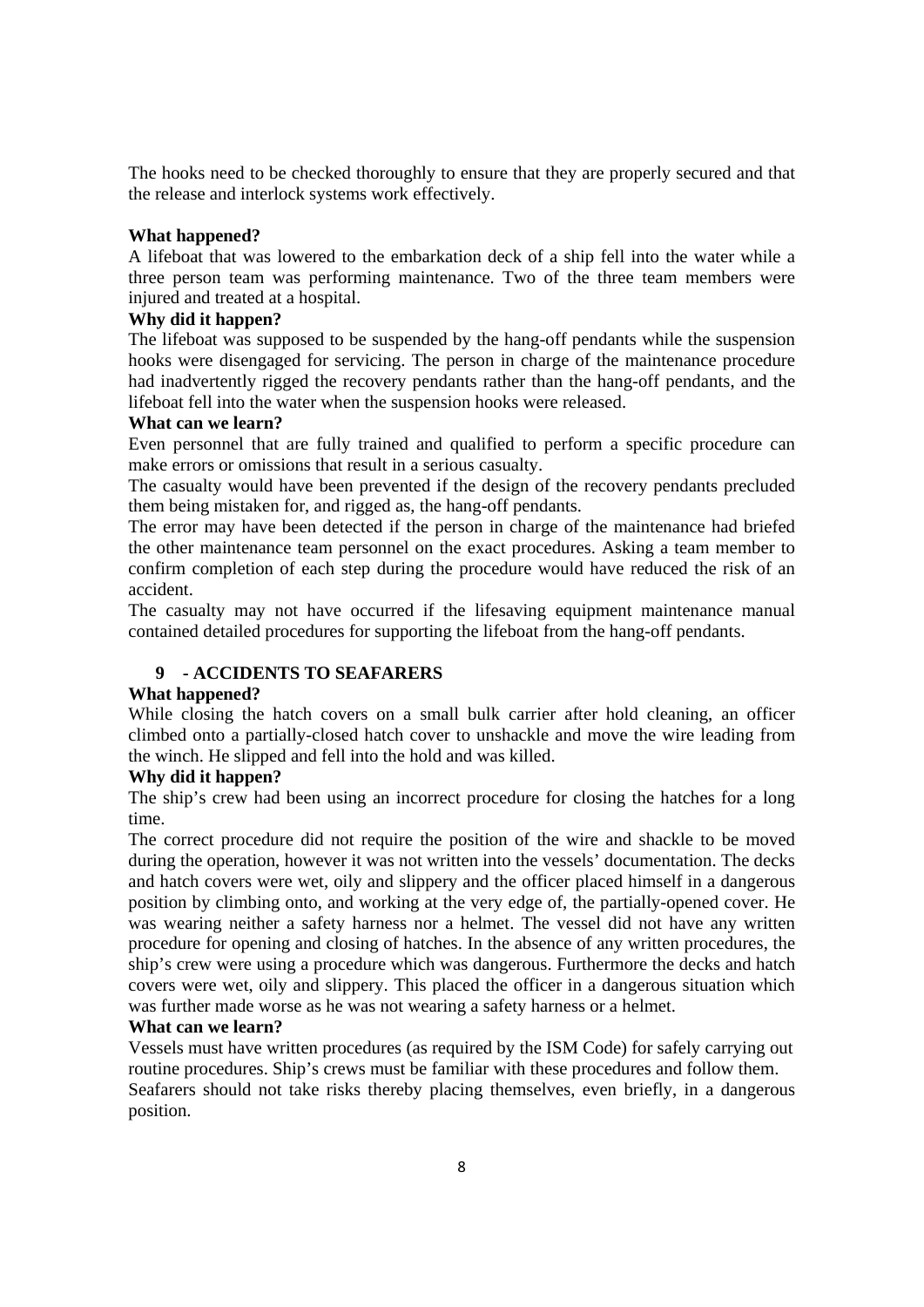Seafarers should always wear safety equipment where appropriate and be alert for any hazards due the presence of oil, grease or water on deck.

#### **What happened?**

A crewman on a large stern trawler disappeared at night while the vessel was paying out its nets.

He had been standing near the stern of the vessel. A search was initiated soon after it was discovered that he was missing and his inflated lifejacket was soon found. Its light was illuminated but he was not in the lifejacket. His body was never recovered.

#### **Why did it happen?**

It is not certain why he fell overboard as nobody saw the incident, however it is likely that he was dragged over the stern by the nets paying out over the stern roller. It seems that he might have drowned because his lifejacket had not been worn properly.

#### **What can we learn?**

Always ensure that you do not get too close to moving nets, wires, rollers, etc., especially if you do not need to be there in order to carry out a task.

He might have survived if his lifejacket had been properly worn and securely fastened.

It is advisable for all fishermen to wear lifejackets when paying out ("shooting") nets.

Beacon-equipped lifejackets will greatly improve your chances of being quickly rescued should you fall overboard.

#### **What happened?**

Two crewmembers were found dead after entering a tank that had been cleaned.

#### **Why did it happen?**

The men entered the tank for unknown reasons without adhering to the procedures which would not have allowed a person to enter a tank without an entry permit duly signed by their Master or the appropriate officer.

#### **What can we learn?**

Familiarisation training in accordance with the Safety Manual, in particular the procedures to be followed for tank entry is of utmost importance. Training should include awareness of the

concealed dangers of tanks, cargo spaces and other confined spaces which might, even after cleaning or ventilation, consist of a dangerous atmosphere and the necessity of testing the atmosphere inside the tank before attempting entry (refer to resolution A.864(20) -

Recommendations for entering enclosed spaces aboard ships).

Advice on entry into enclosed spaces is contained in industry guidelines, circulars issued by IMOand Flag State Administrations regulations/notices to mariners which should be strictly followed.

#### **What happened?**

A fishing vessel was hove-to off the coast of Denmark while the crew were stowing the fishing gear. A trawl beam was landed on deck, with the 'beam shoe' landing with the heaviest side uppermost. It was leaning against the bulwark and, as the vessel rolled, its unstable position caused it to fall inboard. A crewman who was standing close by, moved out of its way, but was caught by the towing chain which suddenly tensioned, throwing him overboard. A lifebuoy was thrown to him but, as he could not swim, he could not reach it and by the time the vessel had manoeuvred to recover him, he had drowned.